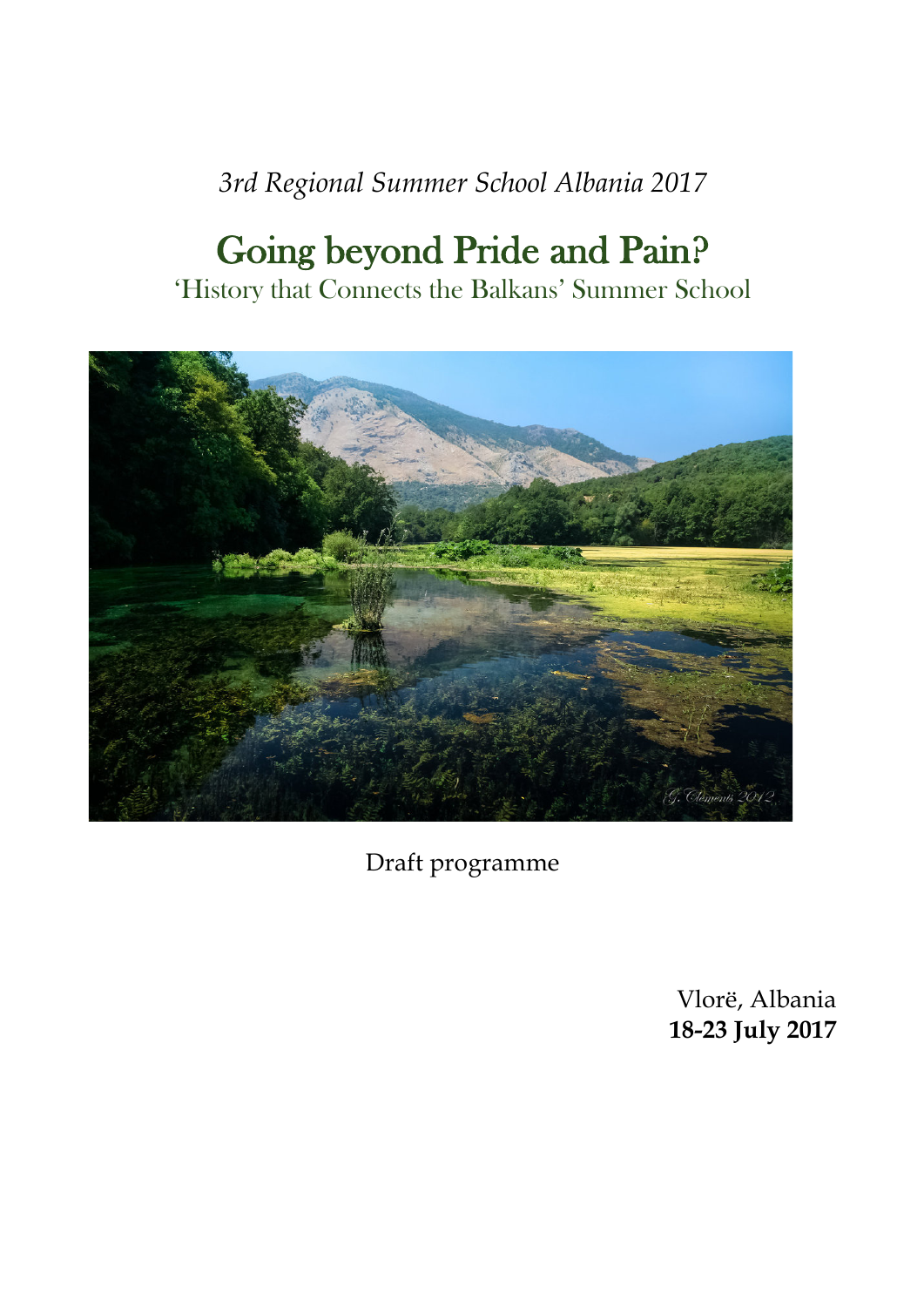



## About this summer school

It will be a capacity-building event providing **transnational transfer of knowledge and experience**. We hope that through lectures, workshops, discussion groups and study visits, participating history and heritage educators will be stimulated to implement innovative teaching practices in their classroom and/or museum/site/institute and to work towards a framework for a common approach for dealing with history. Participants will improve their knowledge of cultures and get acquainted with new educational contents, services, and methods. Participants of similar EUROCLIO events have signalled afterwards that they felt inspired and stimulated to share with colleagues and students what they learnt and contribute to follow-up events and online community building.



### **Accomodation:**

Llogora Tourist Village http://www.llogora.com/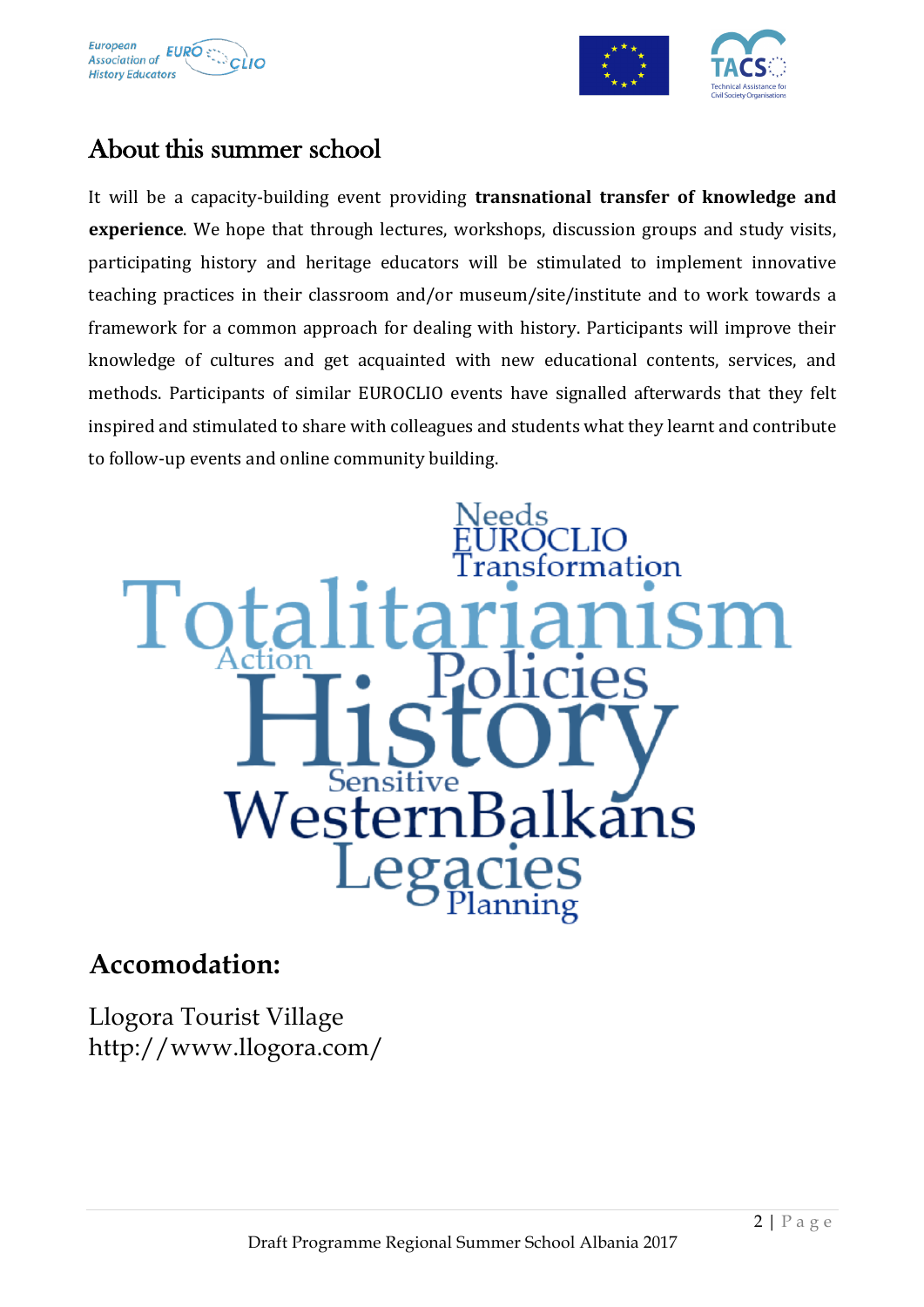



## **Day-to-day Programme**

**Tuesday 18 July 2017** Welcome and Arrival

Arrival of participants

Group transport Tirana – Vlorë by bus for those travelling by plane.

20:00 Welcome dinner

**Wednesday 19 July 2017**

Teaching Sensitive Histories – in partnership with EU People-2-People

09:00 Opening & Welcome: Who's Who?

**Words of welcome** by Vojsava Kumbulla, ALBNA President **Presentation** by Loa Steinunn Kristjansdottir, EUROCLIO President **Presentation** by Representative of EU People-2-People Initiative

Icebreaker by Jonathan Even-Zohar, EUROCLIO Director

11:00 Coffee Break

#### 11:30 **World café**: sharing of experiences

- o What are some of the challenges and opportunities you face in your work in history education?
- o What would you like to take back with you from this summer school?
- 13:30 Lunch

| 14:30 | Panel on Innovative approaches to history education for mutual |
|-------|----------------------------------------------------------------|
|       | understanding                                                  |

- o Team members of the EUROCLIO/EU project *Learning a History which is not yet History*
- o Editors of the CDRSEE project *Joint History Project 2*
- o Coordinators of the Anne Frank House project *Historia Istorija Povijest*
- 15:30 Coffee break
- 16:00 **How to teach about sensitive histories: Case Studies on innovative approaches**
	- o Small group workshops with concrete cases presented
	- o Reflection on cases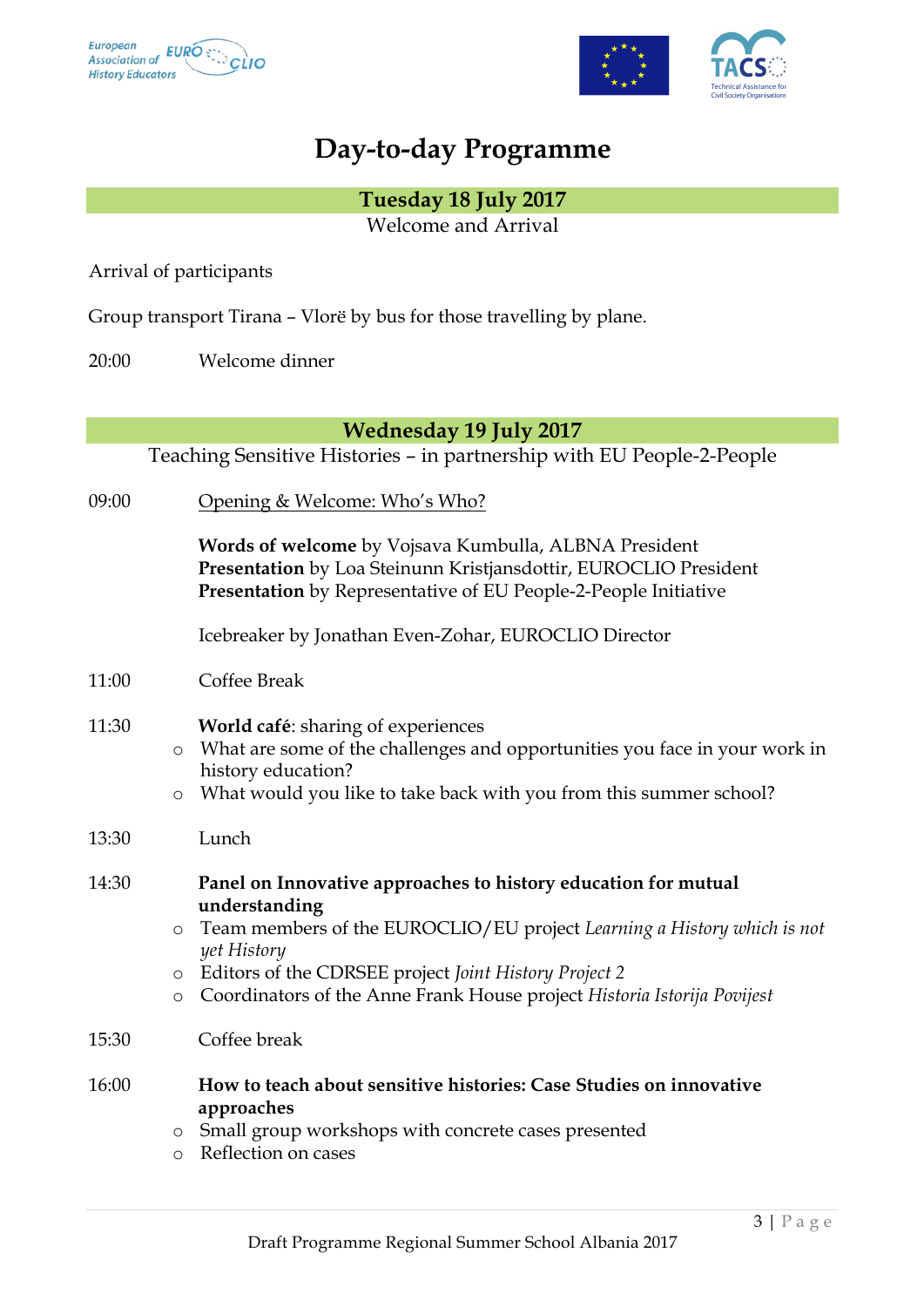



17:30 Conclusions

19:00 Dinner

*Intercultural evening, where participants celebrate their cultural diversity in bringing snacks, drinks, songs, stories and further elements representing their culture.*

#### **Thursday 20 July 2017**

Critical History Education in the Western Balkan / Critical Cultural Heritage

| 09:00 | "When we asked the history teachers themselves"<br>ePACT Needs Assessment, presentation by Dea Marić and Rodoljub<br>Jovanović (research team)                                         |
|-------|----------------------------------------------------------------------------------------------------------------------------------------------------------------------------------------|
| 09:30 | Open Space (w/coffee): Discussion on the Findings of the Needs Assessment<br>with education policy makers and civil society: How do we transform the<br>ideas for actions into policy? |
| 12:30 | Lunch                                                                                                                                                                                  |
| 14:00 | <b>Presentations</b> of Open Space results, including concrete next steps, ideas and<br>needs.                                                                                         |
| 15:00 | Departure by bus to on-site learning                                                                                                                                                   |
| 16:00 | On-site learning to Vlorë with a look at the Ottoman and Communist past.                                                                                                               |
| 19:00 | Dinner on-site – a meeting with Albanian culture.                                                                                                                                      |

#### **Friday 21 July 2017**

08:00 On-site learning to Apollonia and Berat



*Apollonia Berat*